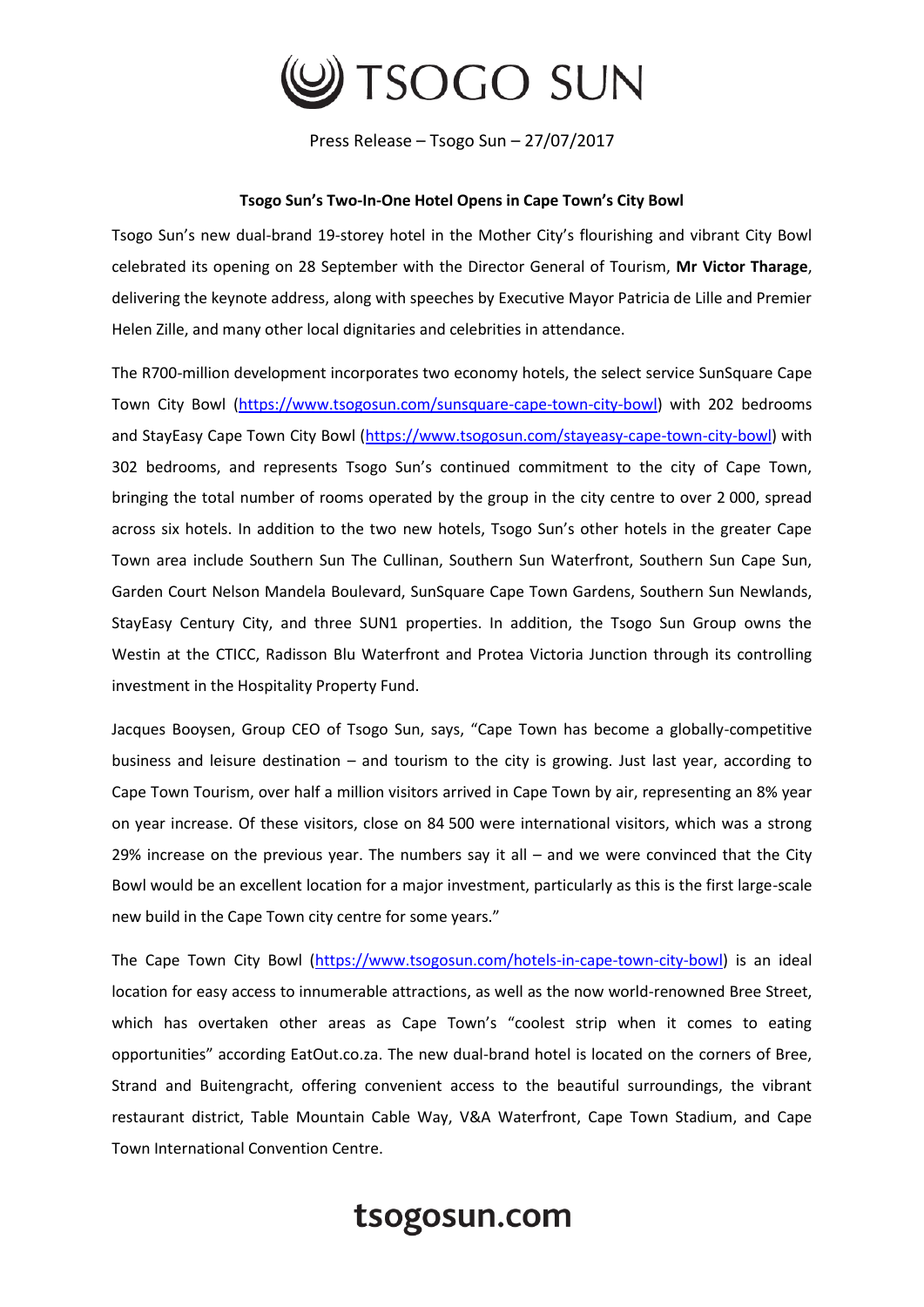

Press Release – Tsogo Sun – 27/07/2017

Director General of Tourism, **Victor Tharage**, welcomed the new development within the heart of one of South Africa's great cities. "It is very encouraging for tourism and our economy as a whole when the private sector, in this case the Tsogo Sun group, recognises the value of major investment in this sector. Tourism contributes about 3% to the nation's economy and through its growth, it adds value to the lives of many South Africans. Tsogo Sun is to be congratulated on its policy of continual investment in our cities and in its properties. This new hotel complex is providing affordable offerings for business and leisure travellers in a highly sought-after location, which will encourage visitor growth and contribute to job creation in the tourism sector." He adds that one in every 22 people who are employed in South Africa works in the tourism sector, which is about 4,5% of the total workforce.

Booysen says that the development of two economy hotels opens access to a wider market sector as previously four- and five-star hotels were predominant in the area. "These two hotels have been developed in response to a growth trend in the mid-market hotel sector in South Africa and offer excellent style and functionality, representing the next generation of room design in this category for Tsogo and offering superb accommodation, great location and good pricing." He emphasises the vital importance of innovation across the board in the group's offering to ensure "that we can deliver what customers want in style and product".

The SunSquare hotel has five banqueting and conference venues, the largest of which caterers for up to 140 delegates; a fitness centre; and a trendy Vigour & Verve casual dining offering; and the 14 Stories Rooftop Bar and pool, with a spectacular vista of almost 300° panoramic views that include the harbour, Lion's Head, Signal Hill, Table Mountain, and the stadium.

Apart from the traditional popular and varied offering in Tsogo Sun's Vigour & Verve restaurants around the country, a special section has been developed especially for the new SunSquare City Bowl restaurant, featuring authentic specialities from the region "the way they were prepared by our ancestors" such as Uitpak Slaai, with layered salad, bacon, cheese, and soft egg; Pickled Fish, a local classic served with mosbolletjie bread; Traditional Cape Malay Lamb Bobotie, the local icon, with braised minced lamb, fragrant spices, yellow rice, and sambals; a vegetarian Cape Malay Bobotie option; Wood-fired Peri-peri Chicken featuring Portuguese and African flavours; classic Fish & Chips; Butter Chicken, with rice, roti, and sambals; Lamb Shank, slow roasted Ouma's way, with rosemary mash and citrus gremolata; and Pan-fried Line Fish (from the Sustainable Seafood green list).

## tsogosun.com